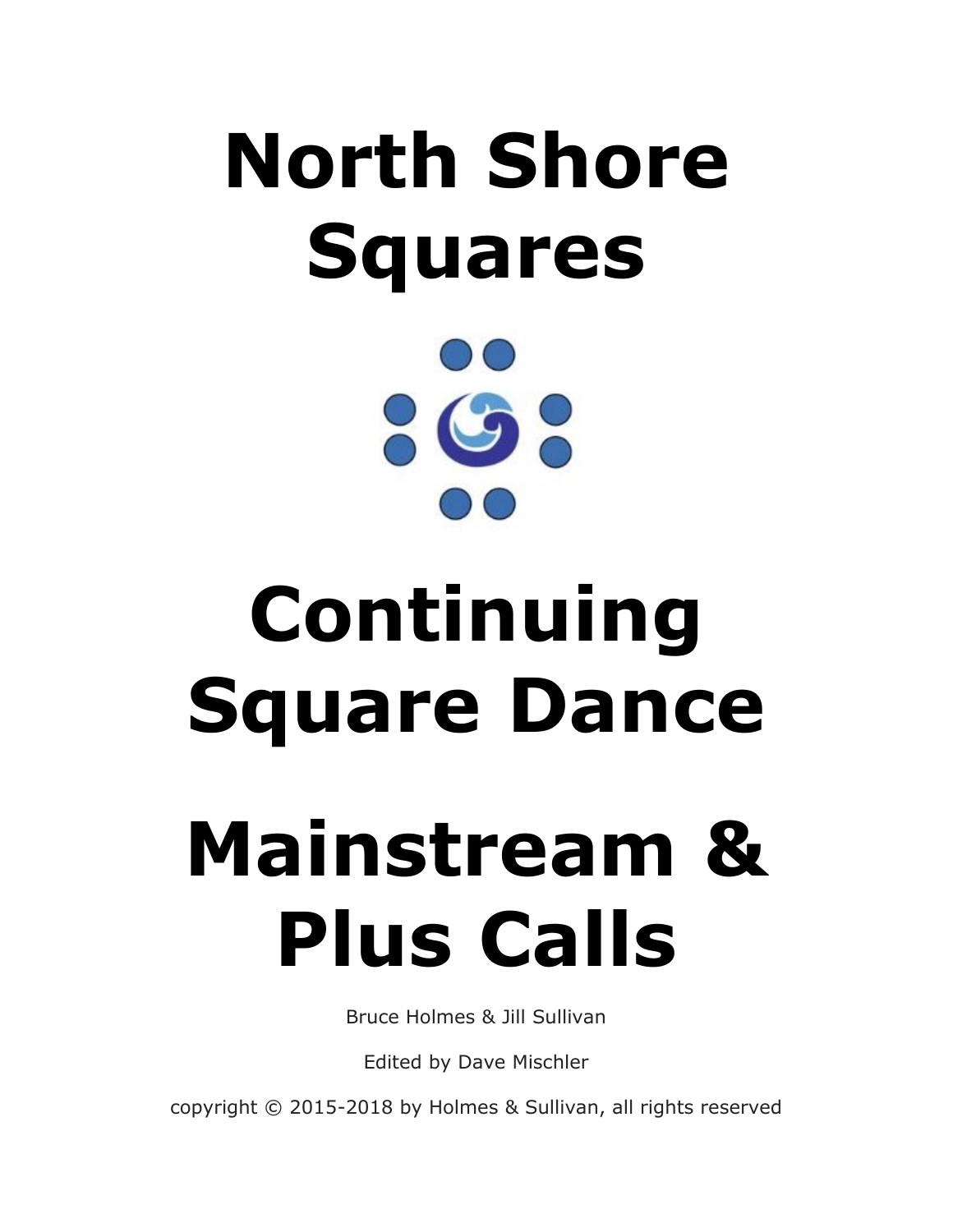| <b>Table of Contents</b>            | Page           |
|-------------------------------------|----------------|
| 1/4 Tag the Line                    | 3              |
| 3/4 Tag the Line                    | 3              |
| <b>Acey Deucey</b>                  | 10             |
| All 8 Spin the Top                  | 19             |
| Allemande Left to an Allemande Thar | 5              |
| Allemande Thar                      | 5              |
| (Anything) and Roll                 | 15             |
| (Anything) and Spread               | 13             |
| Chase Right                         | 20             |
| Cloverleaf                          | 6              |
| Coordinate                          | 13             |
| Crossfire                           | 19             |
| Cut the Diamond                     | 20             |
| <b>Diamond Circulate</b>            | 18             |
| Dixie Grand                         | 20             |
| Dixie Style to an Ocean Wave        | 8              |
| Do Paso                             | $\overline{4}$ |
| Eight Chain Thru                    | $\overline{7}$ |
| Explode and (Anything)              | 16<br>16       |
| Explode the Wave<br>Fan the Top     | 16             |
| Flip the Diamond                    | 18             |
| Follow Your Neighbor                | 15             |
| <b>Grand Swing Thru</b>             | 19             |
| Linear Cycle                        | 12             |
| Load the Boat                       | 11             |
| Pass to the Center                  | $\overline{7}$ |
| Peel Off                            | 12             |
| Peel the Top                        | 18             |
| Ping Pong Circulate                 | 11             |
| Relay the Deucey                    | 17             |
| See Saw                             | 5              |
| Shoot the Star                      | 6              |
| Single Circle to a Wave             | 18             |
| Slip the Clutch                     | 6              |
| Spin Chain and Exchange the Gears   | 21             |
| Spin Chain the Gears                | 14             |
| Spin Chain Thru                     | 9              |
| Spin the Top                        | 8              |
| <b>Teacup Chain</b>                 | 10             |
| Track 2                             | 15             |
| Trade the Wave                      | 18             |
| Turn Thru                           | 3              |
| Walk and Dodge                      | 8              |
| <b>Walk Around Your Corner</b>      | 4              |
| Wrong Way Thar                      | 6              |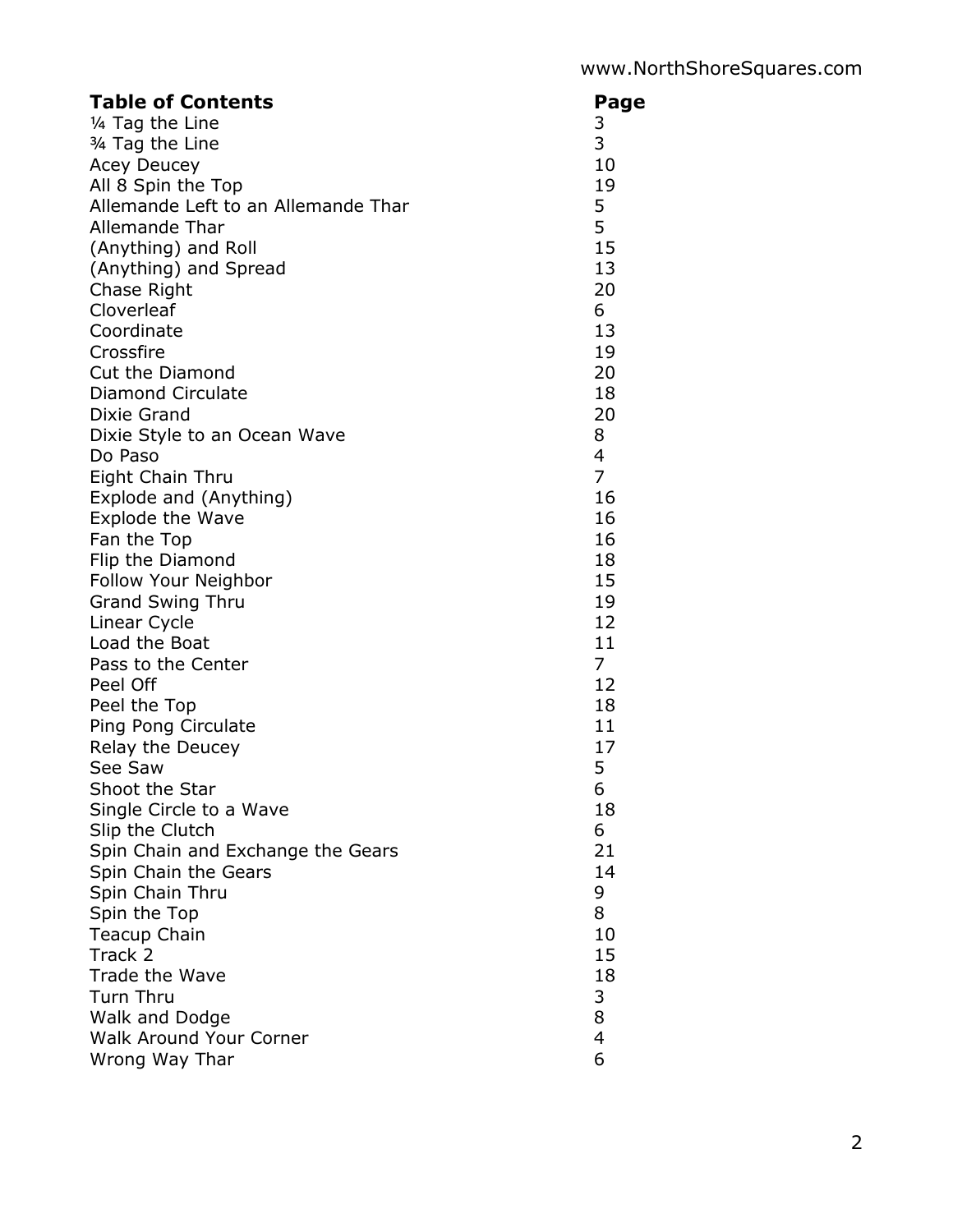### **MAINSTREAM**

**Turn Thru** Done with a facing dancer. Step forward, take right forearms, and right arm turn ½. Release and take a step forward.





1/4 Tag the Line Everyone faces the center of the line and the leaders **Step to a Wave**. You end in a Quarter Tag Formation, with a wave down the middle and the trailers facing in toward the wave.



**3/4 Tag the Line** Everyone faces the center of the line and walks forward passing right shoulders with the oncoming dancers. Leaders pass by two dancers and end facing out. Trailers pass by one dancer and step to a right-hand Ocean Wave. **Start: Finish:**

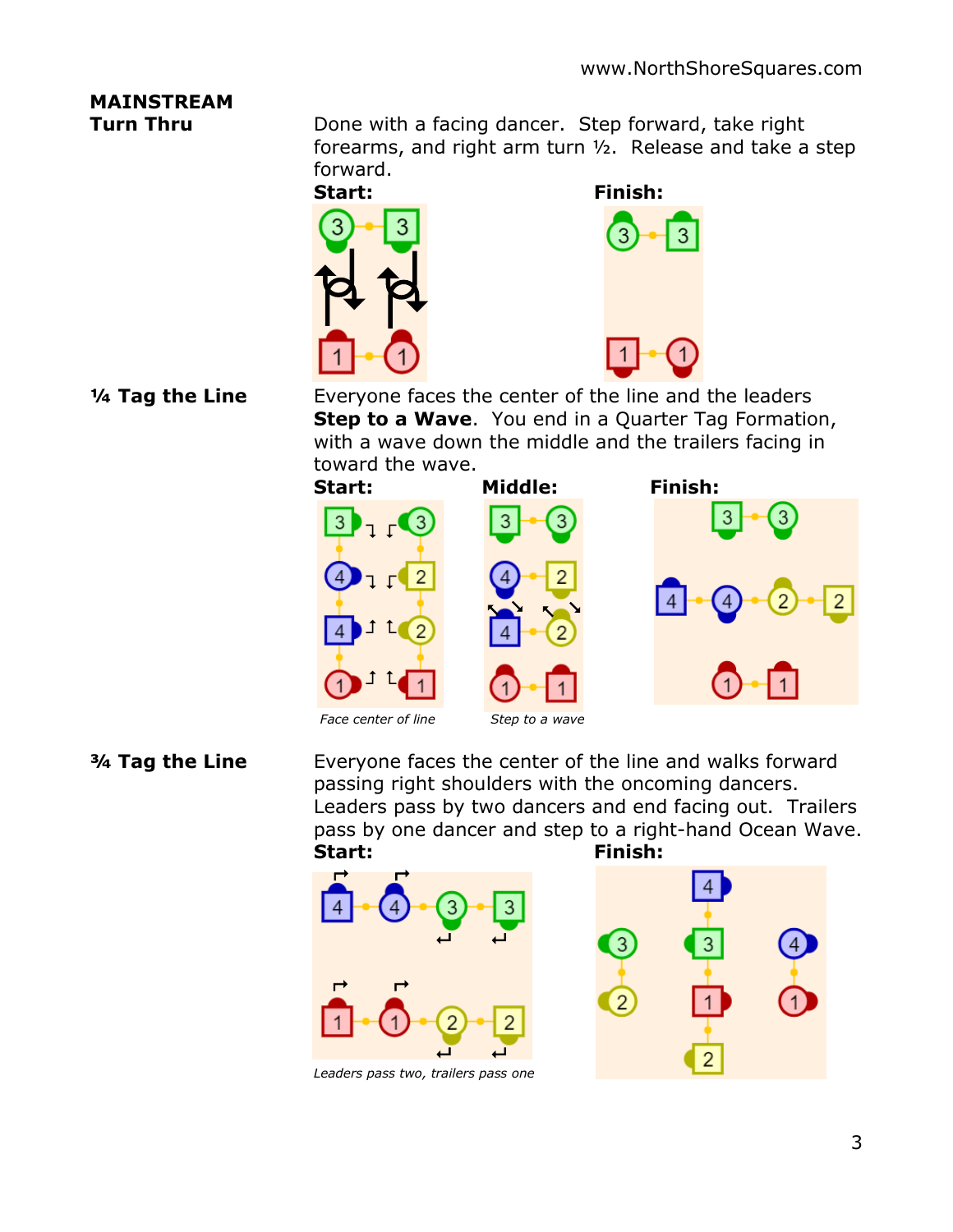**Do Paso** Turn partner by the left forearm, corner by the right, and return to partner for a **Courtesy Turn** or another specified call.

**Start:**



## **Walk Around**

**the Corner** The call may also sometimes be **All Around Your Corner**. Dancers face their corners. They will walk forward around each other while keeping right shoulders adjacent. They will return to their original position, with their backs to their corner. It is often followed by **See Saw**.

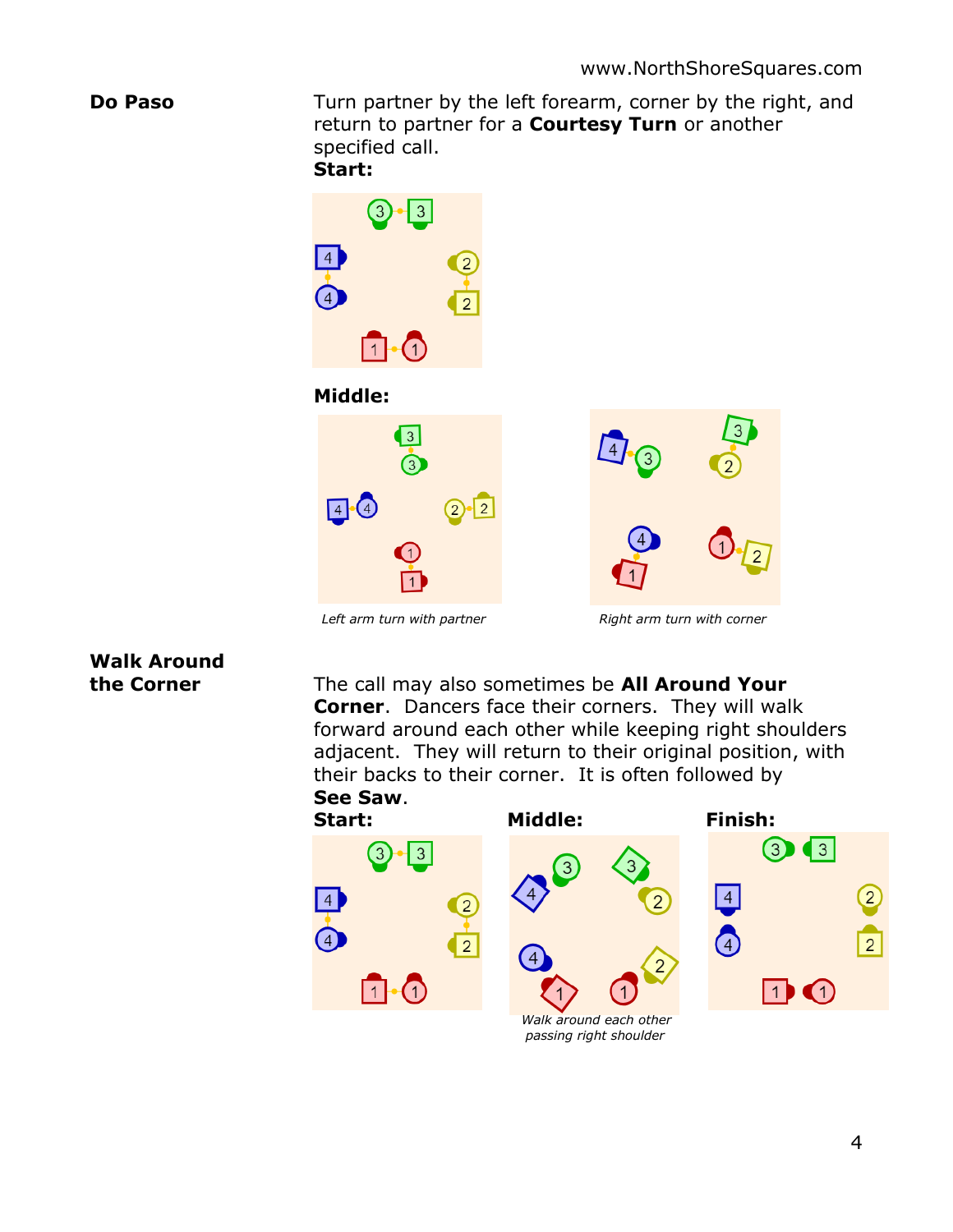**See Saw** A left shoulder walk around, typically with your partner, following a **Walk Around the Corner**. End facing away from one another.



**Allemande Thar** This is a formation. It is formed by a left arm turn. The centers form a right-hand star and back up. Outside dancers hold the left forearm of a center dancer and walk forward. Movement is counterclockwise.

### **Formation:**



*Centers are backing up, Outsides are walking forward counterclockwise*

## **Allemande Left to**

**an Allemande Thar** This is the most typical way to get into an **Allemande Thar**. You will do an **Allemande Left** with your corner and then the caller will give more instructions. Typically, it is a right pull by with your partner and a left arm turn with the next dancer to enter the Thar formation.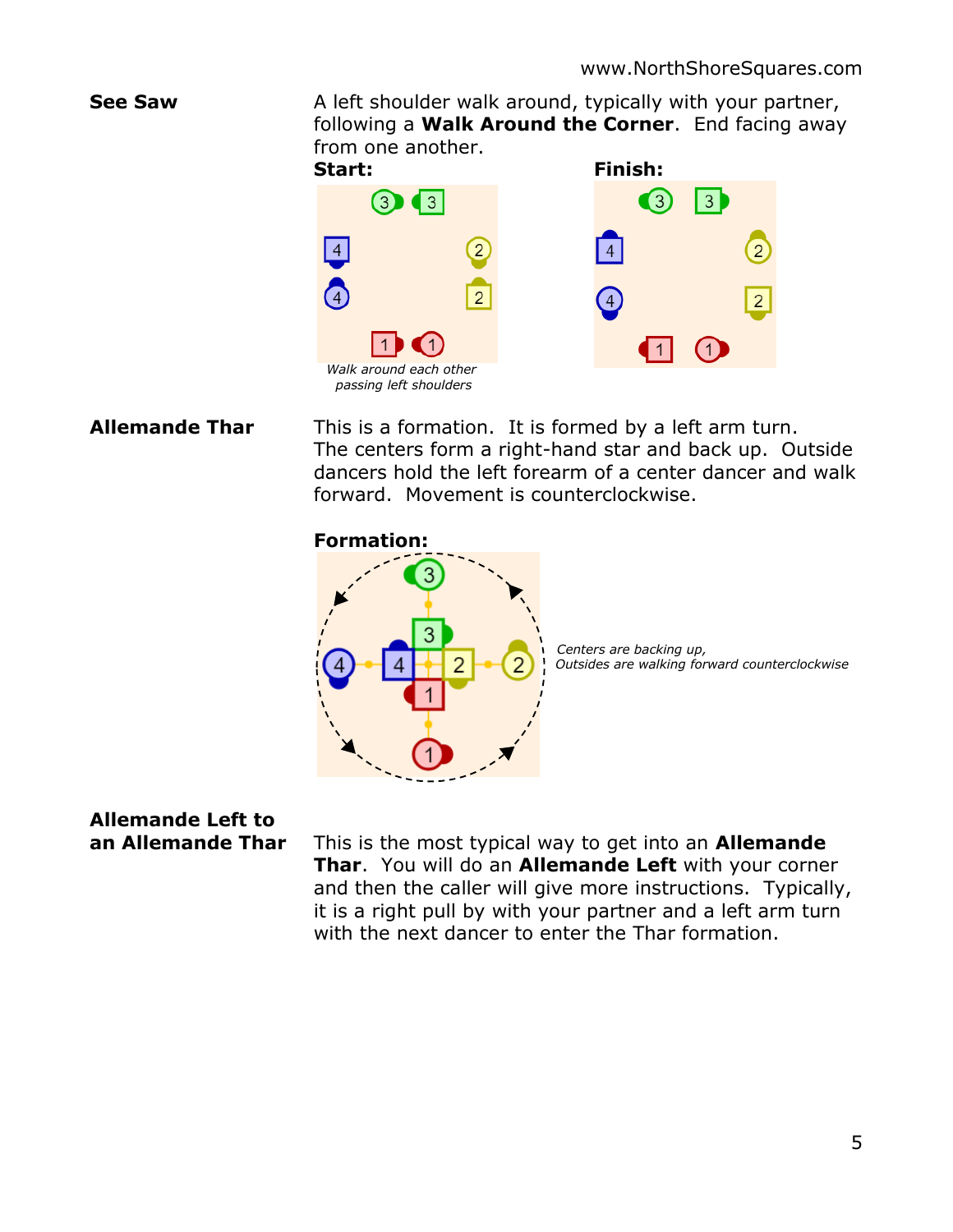**Wrong Way Thar** This is a formation. It is an Allemande Thar, but going in the opposite direction. As such, it will begin with a right arm turn. Movement will be clockwise.



*Centers are backing up, Outsides are walking forward clockwise*

- **Slip the Clutch** A way to exit a Thar. Centers drop hands with the outside dancers. Centers will change direction to begin walking forward while maintaining the Star. Outside dancers will just continue to walk forward as they have been.
- **Shoot the Star** A way to exit a Thar. Centers drop hands with the other centers and turn half by the left with the outside dancers. If the turn is to be a full arm turn (360°) by the left with the outside dancers, the caller will indicate **Shoot the Star All the Way Around** or **Shoot the Star a Full Turn**.
- **Cloverleaf** From a Completed Double Pass Thru Formation, the leaders separate from one another and walk forward 3/4 of a circle (270°). The leaders meet an approaching leader to form a partnership. The trailers follow behind and do the same.



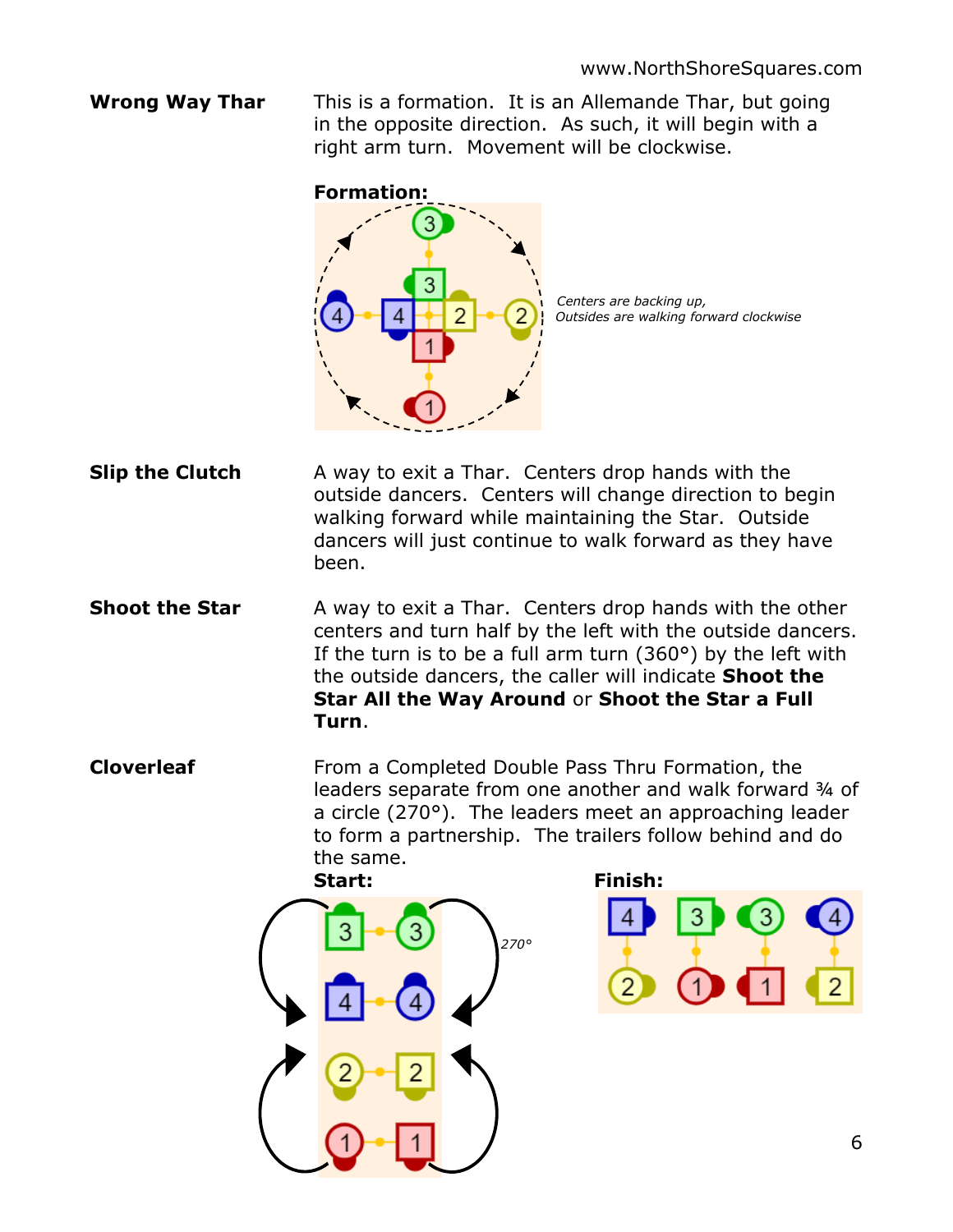### **Eight Chain Thru**

**(1, 2, 3, etc.)** From Eight Chain Thru Formation (Facing Couples), there will be an alternating series of moves using your right and left hands. Begin with a right pull by, followed by a left pull by or courtesy turn, depending on your position in the formation. Continue the number of moves indicated by the caller. It can range from 1-8.



**Pass to the Center** From Eight Chain Thru Formation (Facing Couples), **Pass Thru**. If you are facing out, partner trade to face back in.



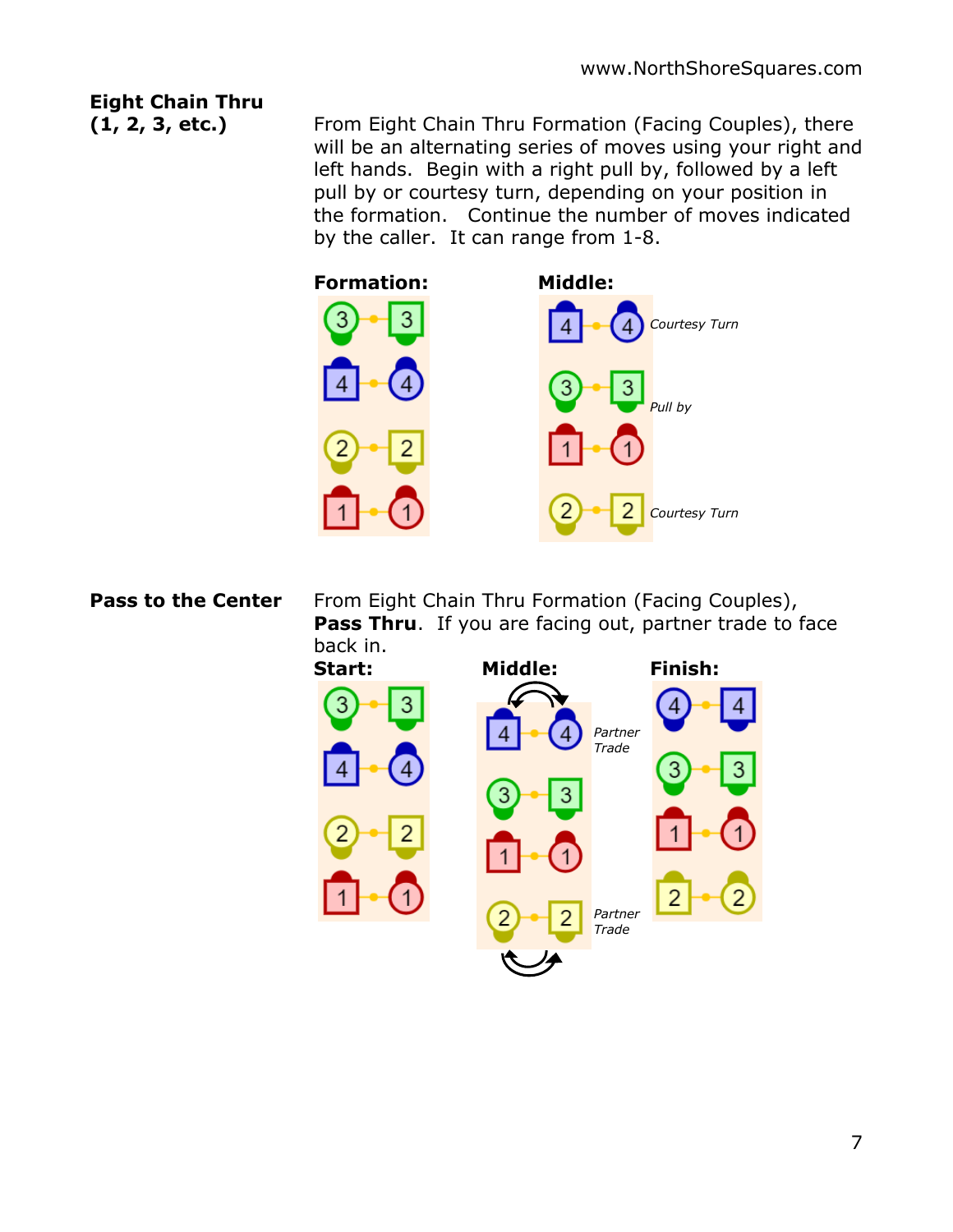**Spin the Top** From an Ocean Wave, ends and adjacent centers turn 1/2 by their joined hands. The new centers turn 34 by their joined hands while the ends walk a ¼ circle forward to reunite with their original adjacent.



**Walk and Dodge** Within a group of four, trailers will walk forward to assume the leader's position. The leader will dodge by sliding out of the way and into the spot vacated by a walker. No one changes the direction they are facing. If you are in Facing Couples without leaders and trailers, the caller will designate who walks and who dodges.







# **Dixie Style to an**

**Ocean Wave** From Facing Couples, the dancer on the right moves forward and to the left to become a leader in a tandem. Leaders do a right pull by and then **Left Touch a Quarter** with the trailer to form an Ocean Wave. **Middle: Finish:**

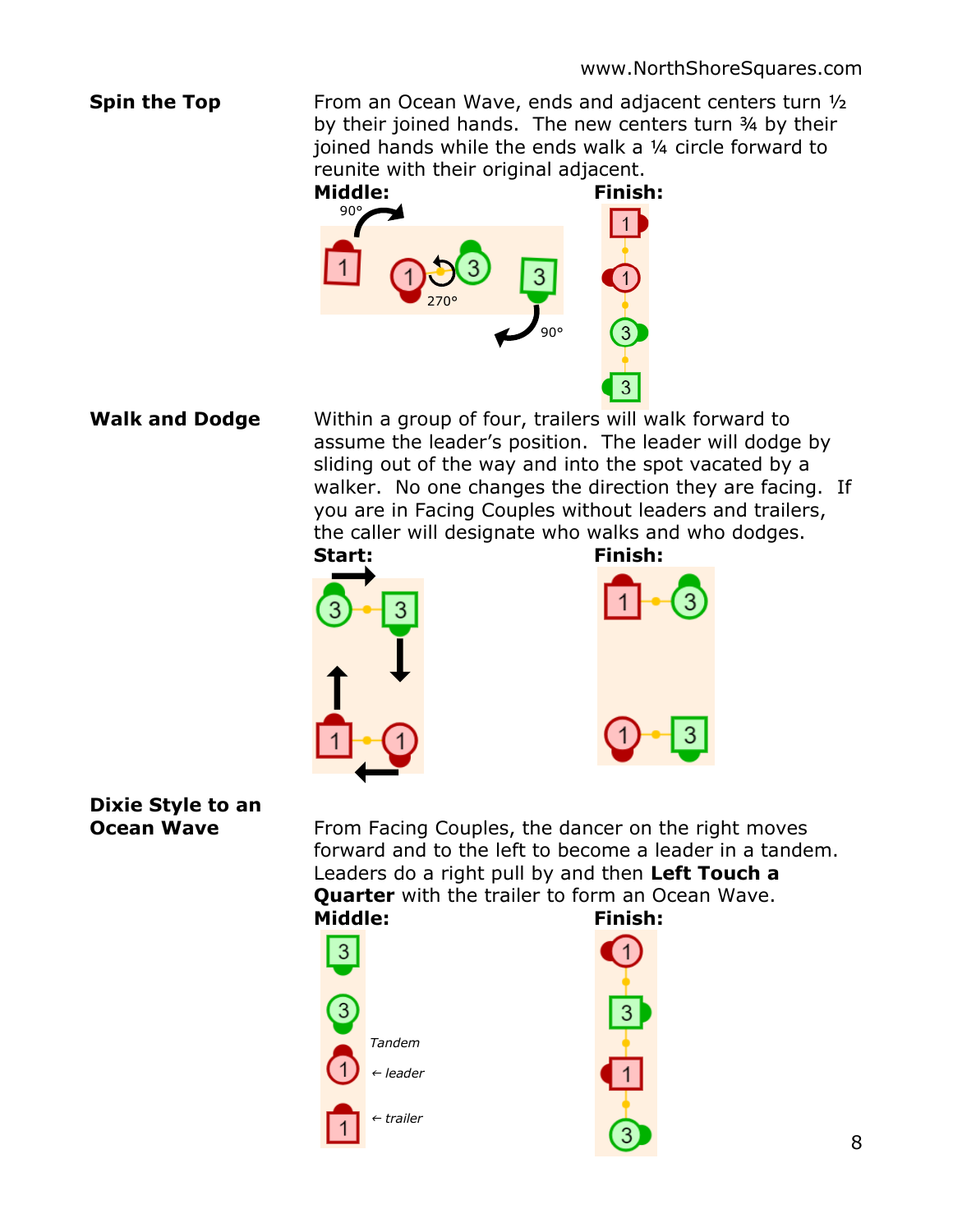- **Spin Chain Thru** Beginning in parallel waves, ends and adjacent centers turn ½ by the right (180°). The new centers turn ¾ (270°) by the left to make a new perpendicular ocean wave. The two centers of this wave turn  $\frac{1}{2}$  (180°) by the right to reform the wave. The ends and centers of that perpendicular wave now turn  $\frac{3}{4}$  (270°) by the left to join the waiting ends and return to parallel ocean waves with new members. The summary of movement is:
	- $\sim$  1/2 by the right  $\sim$  3/4 by the left  $\sim$  1/2 by the right  $\sim$  3/4 by the left

### **Start:**



### **Middles:**



*After ¾ by the left—a perpendicular wave*

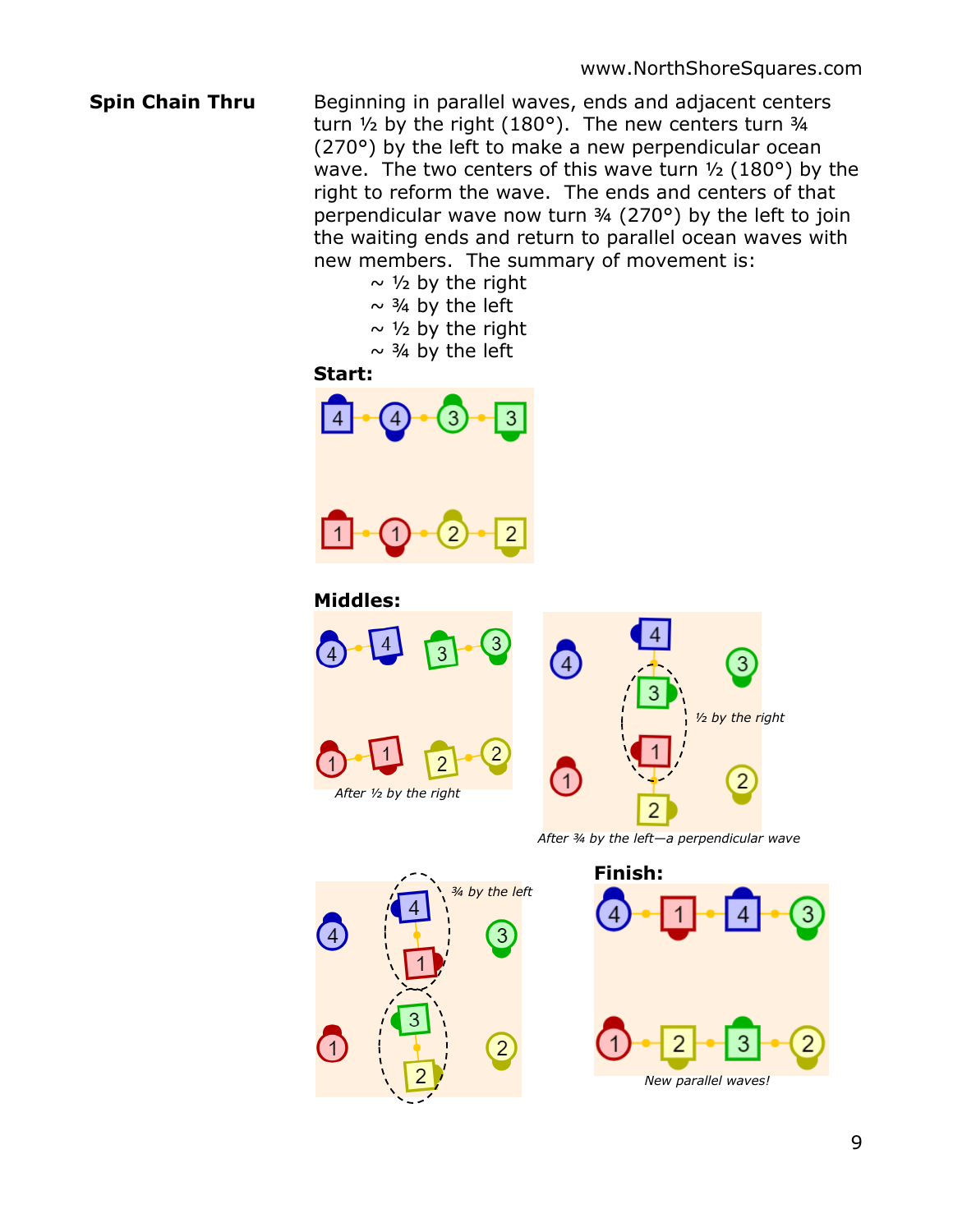# **PLUS:**

**Acey Deucey** From Parallel Waves or Two Faced Lines, ends **Circulate** and centers **Trade**.

**Start: Finish:** *circulate trade* 



**Teacup Chain** From the Static Square, each girl will move around to each of the boys counterclockwise beginning with their corner. If called as **Head Ladies Center for a Teacup Chain…**

Step 1: Heads will move to the center and chain 34 by the right to meet their corner for a left arm turn. Sides move directly to the right to their corner for a right arm turn. Step 2: Heads will then go directly right to the next boy for a right arm turn.

Sides go to the center and chain 1¼ by the left to advance to their next boy for a right arm turn.

- Step 3: Heads return to the center and turn 1<sup>1/4</sup> by the left to advance to their next boy for a right arm turn. Sides move directly to the right to their next boy for a left arm turn.
- Step 4: Heads move directly right to meet their partner at home for a courtesy turn. Sides meet in the center and chain ¾ by the right to also meet their partner at home for a courtesy turn.

If Sides were the designated ladies, all of the above roles would be reversed. If couples are Half Sashayed, the boys could also do all of the above and the caller would designate **Head / Side Men Center for a Teacup Chain**.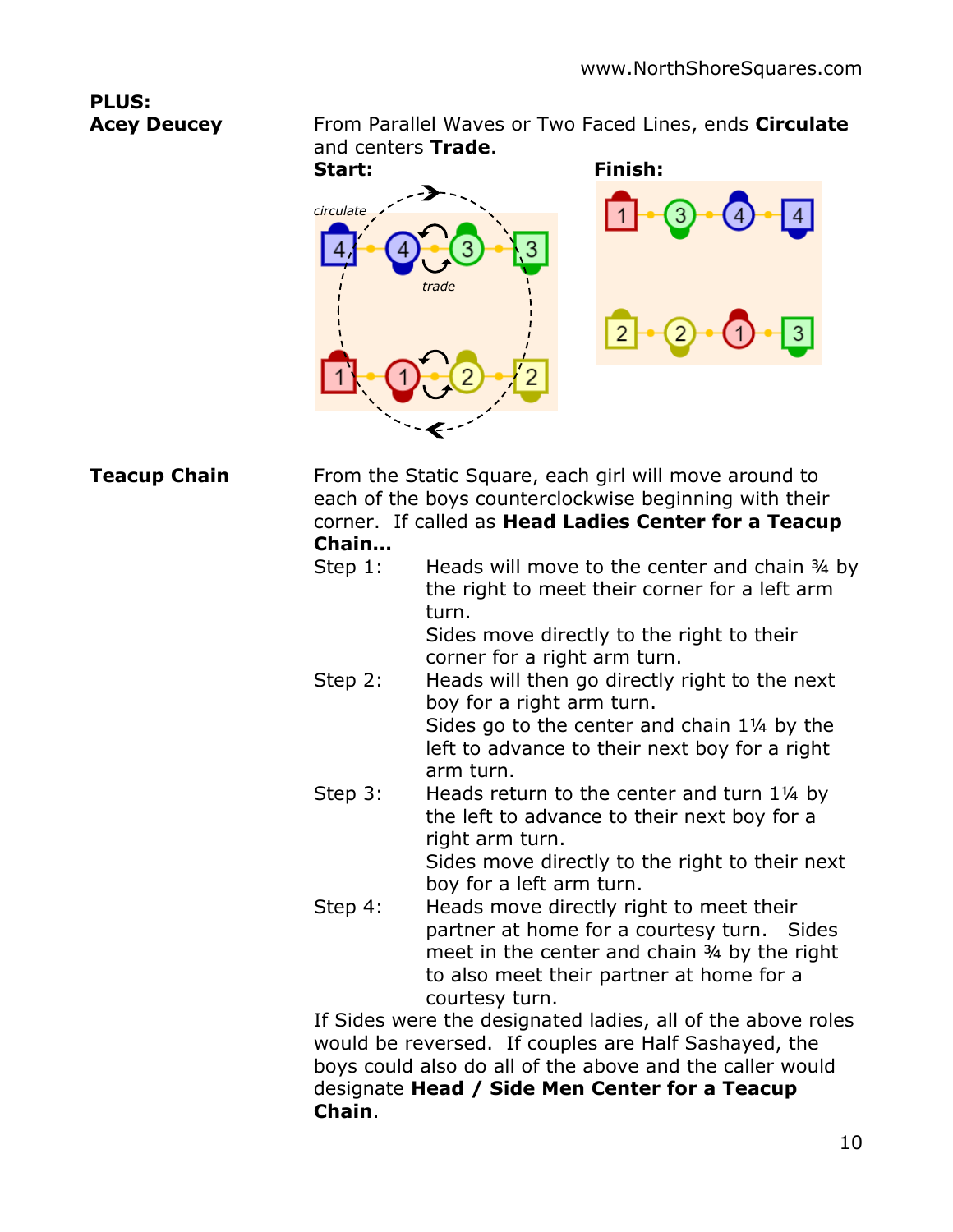**Ping Pong Circulate** From a Quarter Tag Formation (wave in the middle, with couples on either side facing in toward the wave). The couples facing in will walk directly forward into the next person's position. If you're in the wave, **Pass Thru** to the outside and **Partner Trade**. There are two possible paths and you just need to circulate along the right one.

### **Formation and Paths:**



**Load the Boat** From Lines Facing In, ends will walk around the outside passing three right shoulders and turning to face in. Centers will **Pass Thru**, turn to face away from the center, **Partner Trade**, and then **Pass Thru**. Ending formation is Eight Chain Thru (or couples facing couples).

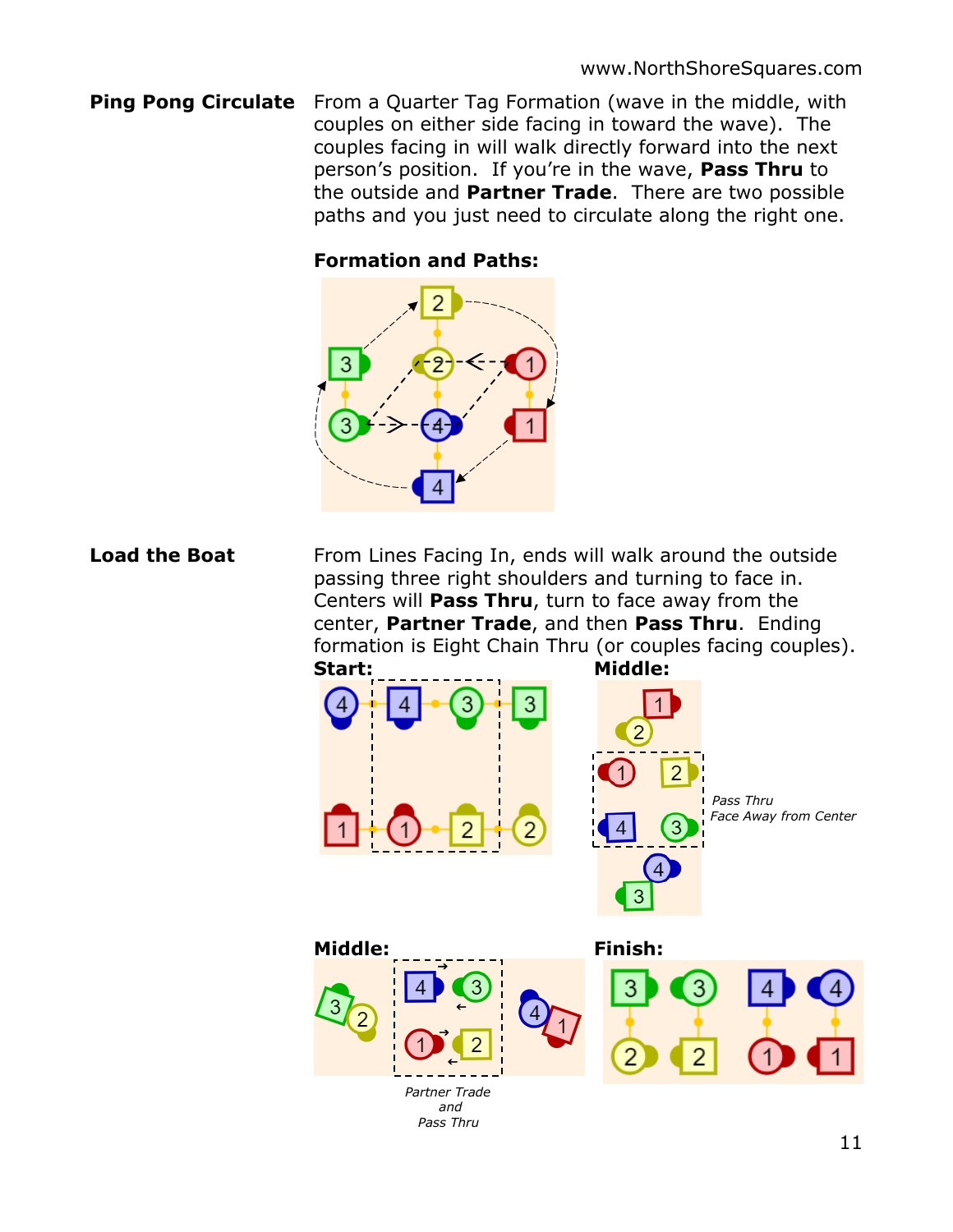**Peel Off** From a Completed Double Pass Thru Formation, leaders **Run** to the outside to form the ends of a line. Trailers step forward and **U-Turn Back** away from each other and form the centers of the line. Ends in Lines Facing In.



**Linear Cycle** From a Wave, ends and adjacent centers **Hinge**. The person facing out will **Fold**, both will **Double Pass Thru**, and **Peel** to the right to end in Lines Facing In. If the initial hinge was left handed, the passing will be left shoulders, and the peel will also be to the left. **Start:**

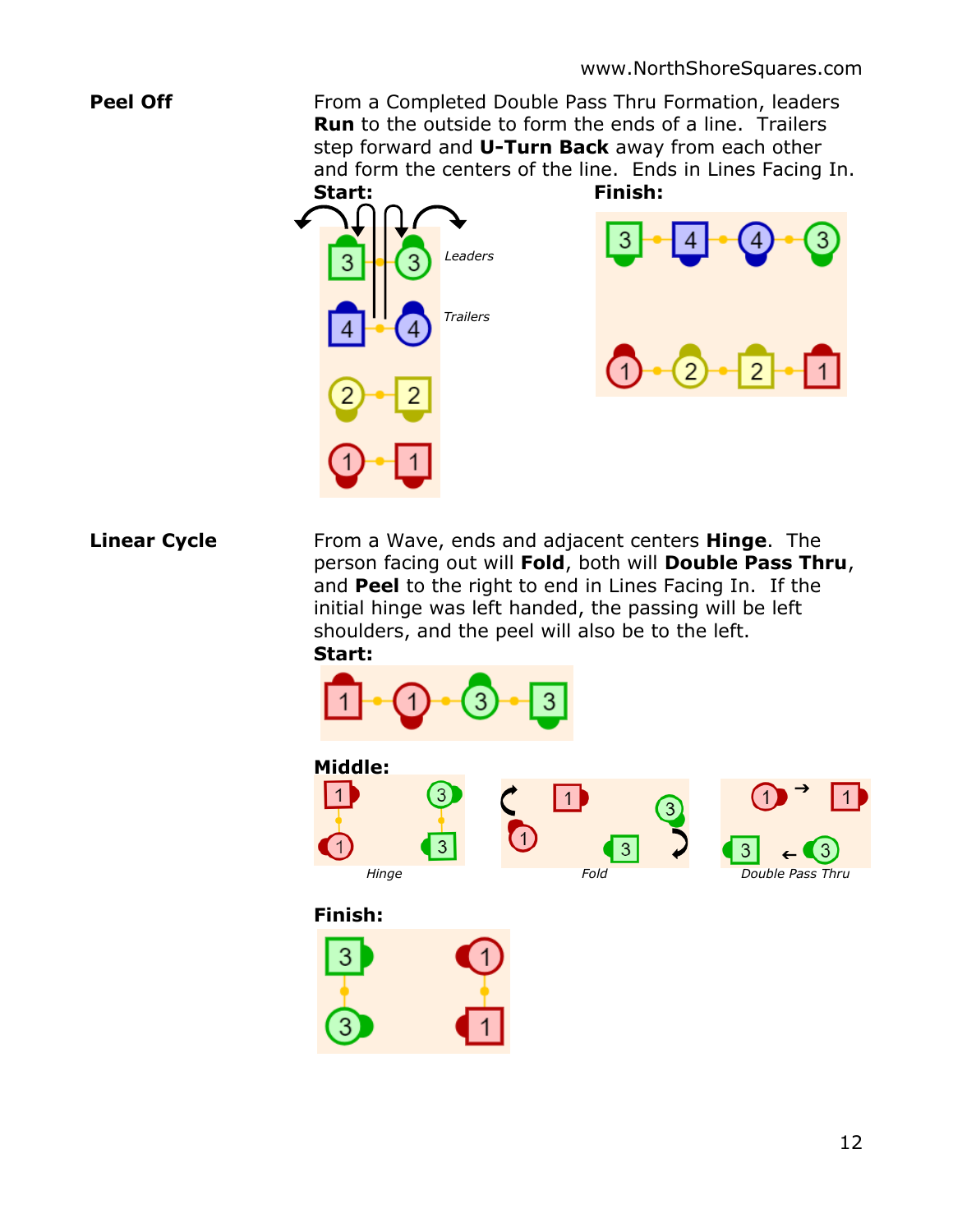### **Coordinate** From a Column, everyone circulates 1<sup>1</sup>/<sub>2</sub> times. You will pass two people (no, no) and connect with the third (yes). Turning the corner as the leader of a column counts as passing someone. The center six people still in a column will **Trade**. The very center two release hands and move out to form the ends of the line. The other ends will be those who are not part of the center six trading. They also move forward to the other end of the Two Faced Lines.



# **(Anything)**

**and Spread** People will spread apart and others will step between them to make a line. No one changes direction. You will either be stepping forward or sliding apart. Who spreads is determined by:

- 1) Being specified in the preceding call
- 2) In a line or wave, the centers spread apart and the ends slide together
- 3) In tandem couples, leaders spread and trailers step forward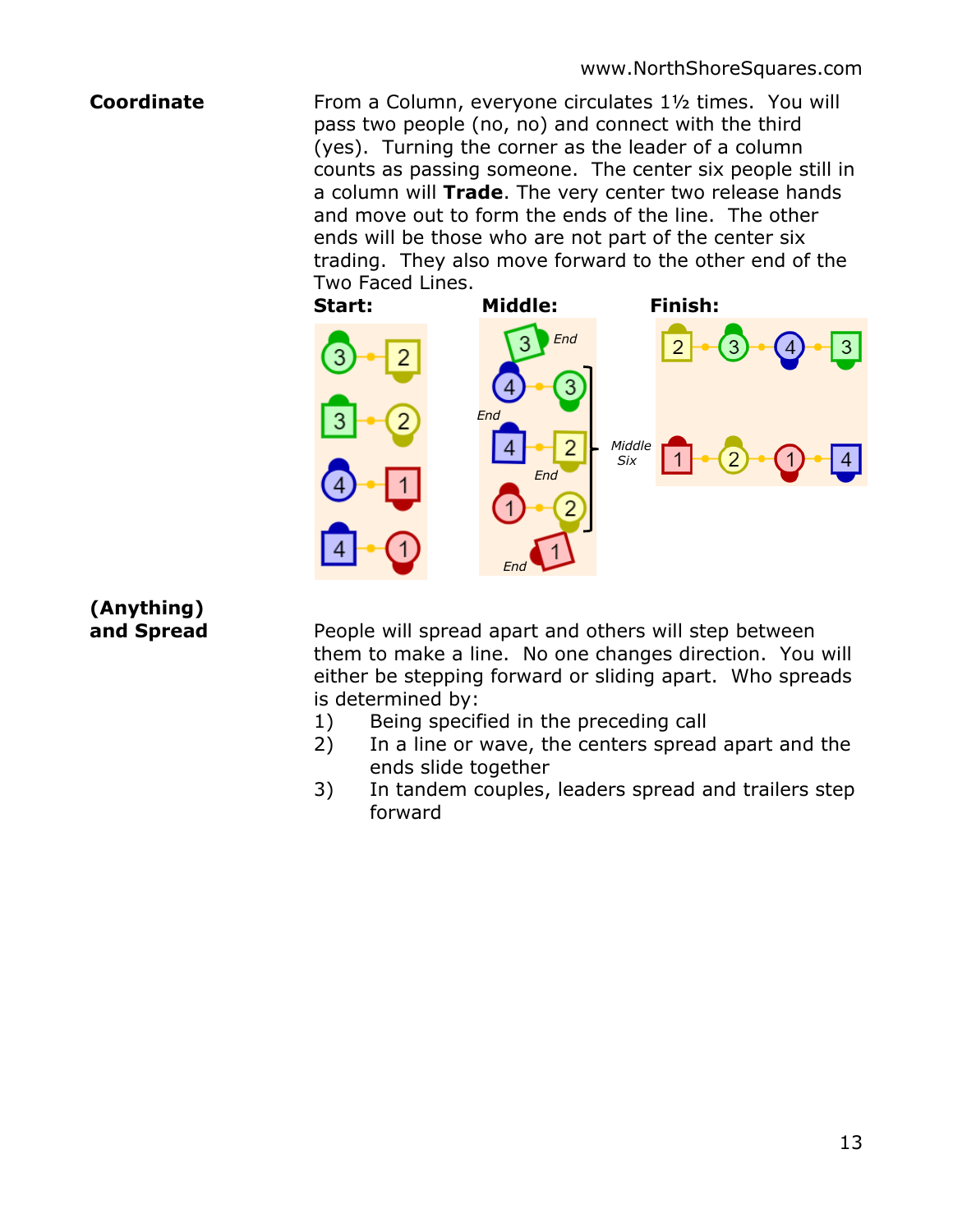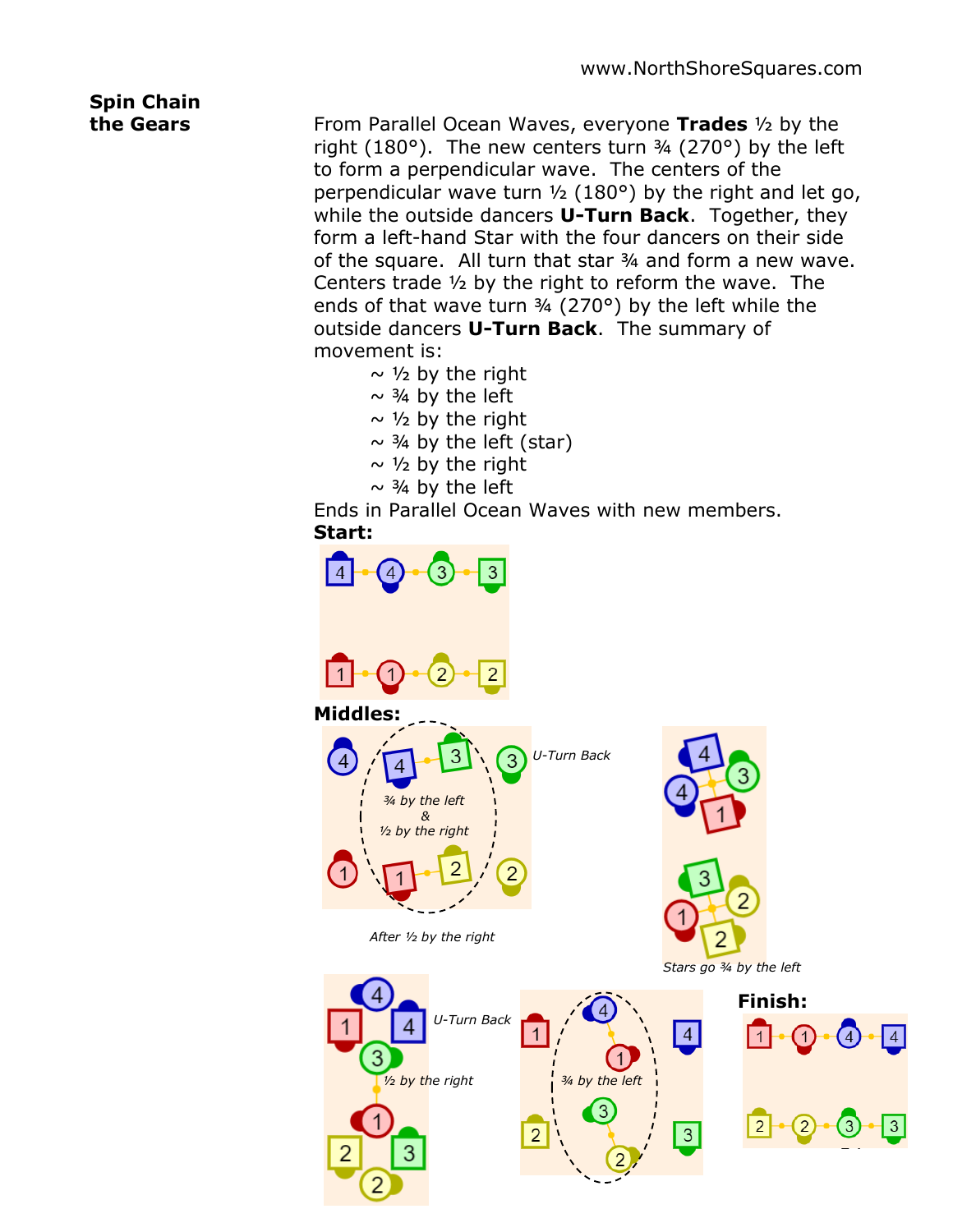**Track Two** From a Completed Double Pass Thru Formation, there will be an inside and outside track. Tandems will work together, with the Leaders and Trailers from the right track moving single file to the left counterclockwise. They stay to the inside of the dancers in the left track who will be moving to the right clockwise on the outside. Ends in Parallel Ocean Waves.



# **(Anything)**

**Follow Your** 

**and Roll** For any call that has rotation, you will continue the momentum an additional ¼ turn or 90° in place. If the call has you moving directly forward and not rotating, do not roll.

**Neighbor** Much like **Scoot Back**. Those facing in will step forward, but the turn will now be ¾ or 270° instead of 180°. Similarly, those facing out will run 3/4 or 270° instead of the typical ½ or 180°. Those facing out will become the ends of a wave, and those facing in will be the centers. It is a left-hand wave unless the caller adds "**And Spread**" in which case everyone shifts slightly left to make a righthand wave.

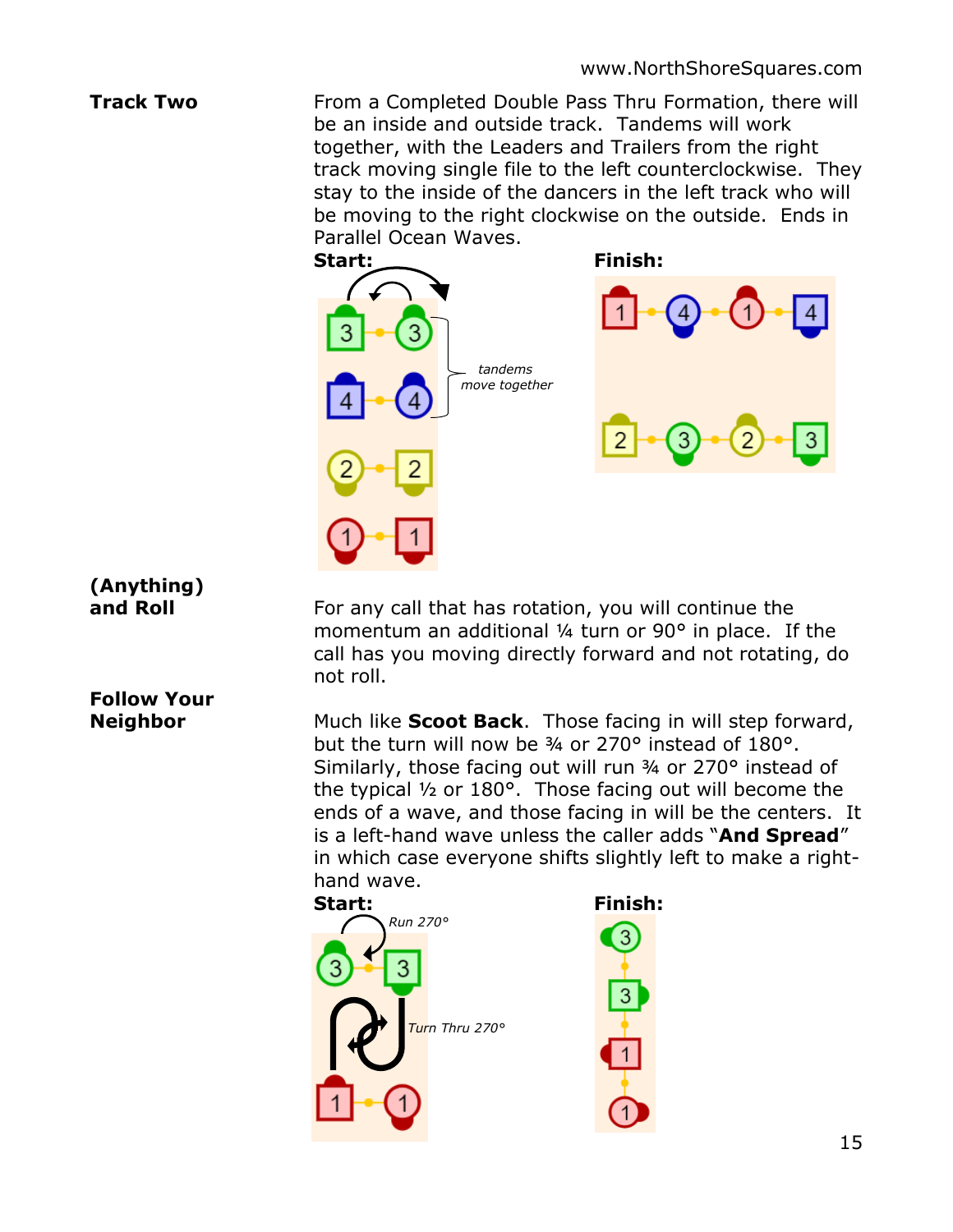**Fan the Top** From Ocean Waves or Two Faced Lines, the centers turn ¾ or 270° by walking forward and the ends walk forward ¼ or 90° to meet them again. The resulting Wave or Two Faced Line will be perpendicular to the original.

**Explode the Wave** From waves, everyone releases hands and steps forward and turns ¼ or 90° to face the adjacent dancer. Then pull by with the right and it ends in Couples Back to Back.



**Explode and** 

**(anything)** From waves, everyone releases hands and steps forward and turns ¼ or 90° to face the adjacent dancer. They will then complete whatever was called (i.e. **Right and Left Thru, Star Thru, Box the Gnat,** etc.)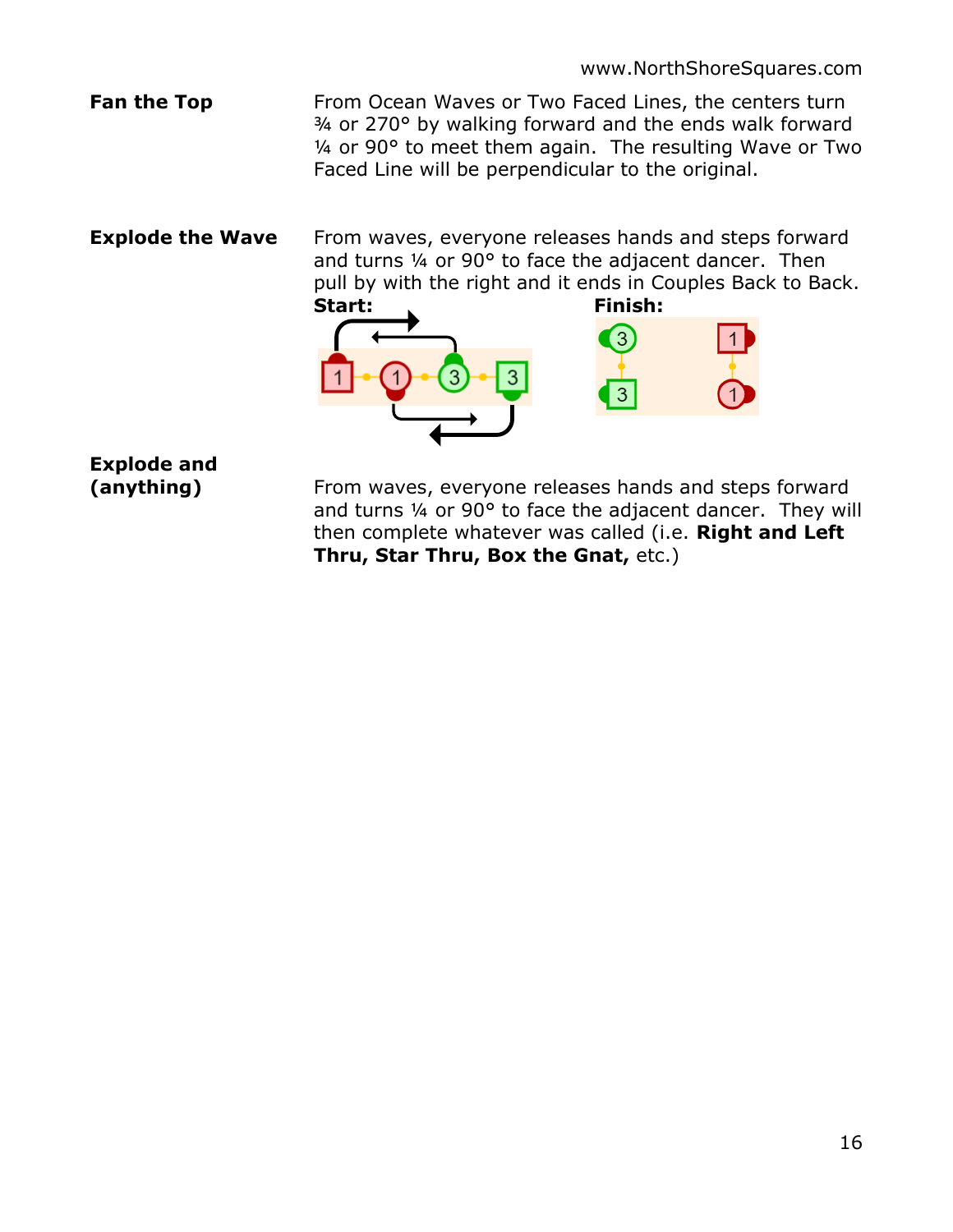### **Relay the Deucey** From Parallel Ocean Waves, everyone trades 1/2 by the right (180 $^{\circ}$ ). The new centers turn  $\frac{3}{4}$  (270 $^{\circ}$ ) by the left to form a perpendicular wave, while the outside dancers circulate ½. There will now be a wave of six dancers and two outsides who will be circulating. The wave of six will turn ½ by the right. Those finding themselves on the outsides will half-circulate while the four still in the wave will turn ½ by the left. There will be a new wave of six who turn  $\frac{1}{2}$  by the right. Four will turn  $\frac{3}{4}$  by the left while the others half-circulate to finish with the one they started with

### **Start: Middle:**



*Everyone turns ½ by the right Centers turn ¾ by the left.* 



 *In the wave of six, In the wave of four, In the wave of six, turn ½ by the right. turn ½ by the left. turn ½ by the right.*



*Outsides will ½ circulate.* 



 *Outside two ½ circulate. Outside four ½ circulate. Outside two ½ circulate.*



*In a wave of four, turn ¾ by the left. Outside four ½ circulate.*



*Meet up with who you started with* *in parallel ocean waves!*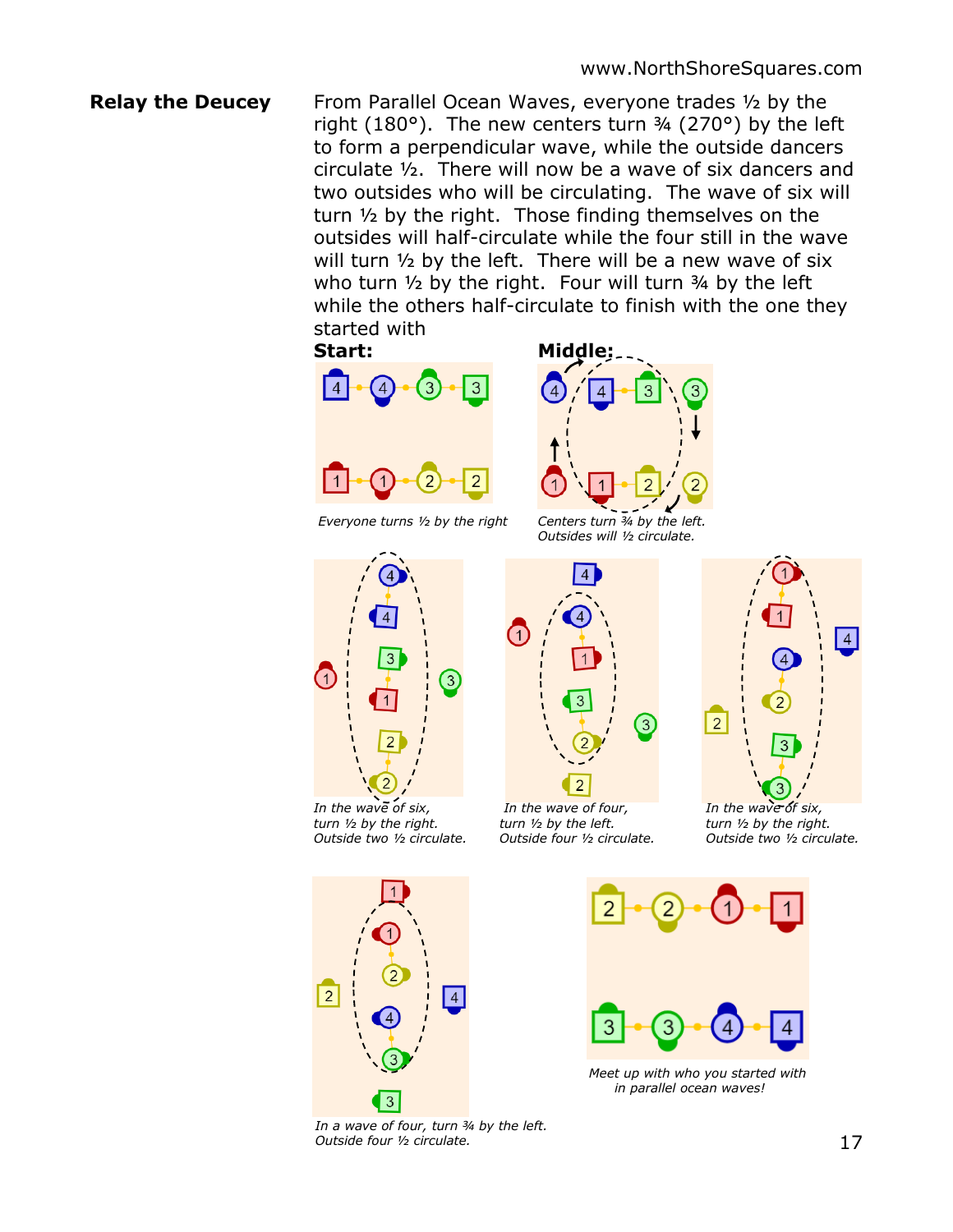**Peel the Top** Leaders peel off as the trailers step forward and take hands. From this wave, centers turn 34 or 270° while those who peeled off (ends) move forward ¼ or 90°.

**Diamond Circulate** From a Diamond Formation, there will be two people in the center holding hands and two people on the outside pointing into the center. When you **Circulate**, you move to the next position in the diamond by moving forward ¼ circle or 90°. Centers become Points and Points become Centers. If it is a Facing Diamond, remember to pass right shoulders.

**Formation and Paths: Facing Diamond Paths:**



**Single Circle** 

**to a Wave** From Facing Couples, take two hands with the person you are facing. **Circle Left** a ½ turn or 180° and **Veer Left** to a wave by taking right hands.

**Trade the Wave** From an Ocean Wave, Trade with the person facing the same direction by passing right shoulders. Ending position is also a wave but of the opposite hand. Ends become centers. Centers become ends. It is essentially an all **Cross Fold**.







**Flip the Diamond** From a Diamond Formation, you can terminate the formation by having the centers **Circulate**. The points pivot 180° on their inside foot to become the centers of the resulting wave.





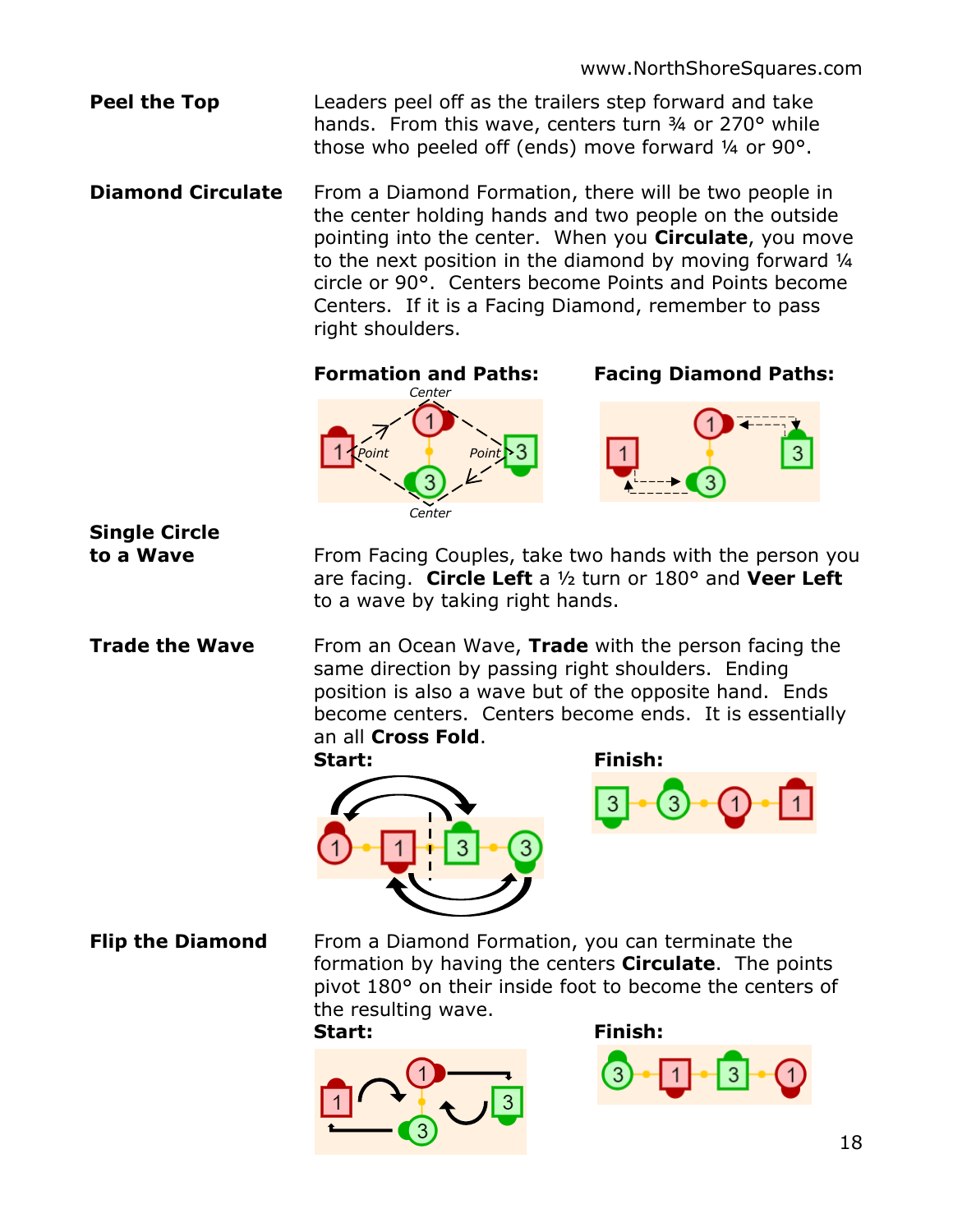**Grand Swing Thru** From a Tidal Wave Formation, those who can, turn 1/2 by the right (180°) and then those who can, turn ½ by the left (180°). Unlike **Swing Thru**, from this formation, you are allowed to cross the center line and are not confined to your wave of four.



**All 8 Spin the Top** Centers and adjacent dancers turn 1/2 by their connected hand. The new centers will move forward 34 of a circle or 270°. The ends will move ¼ on the outside to meet them.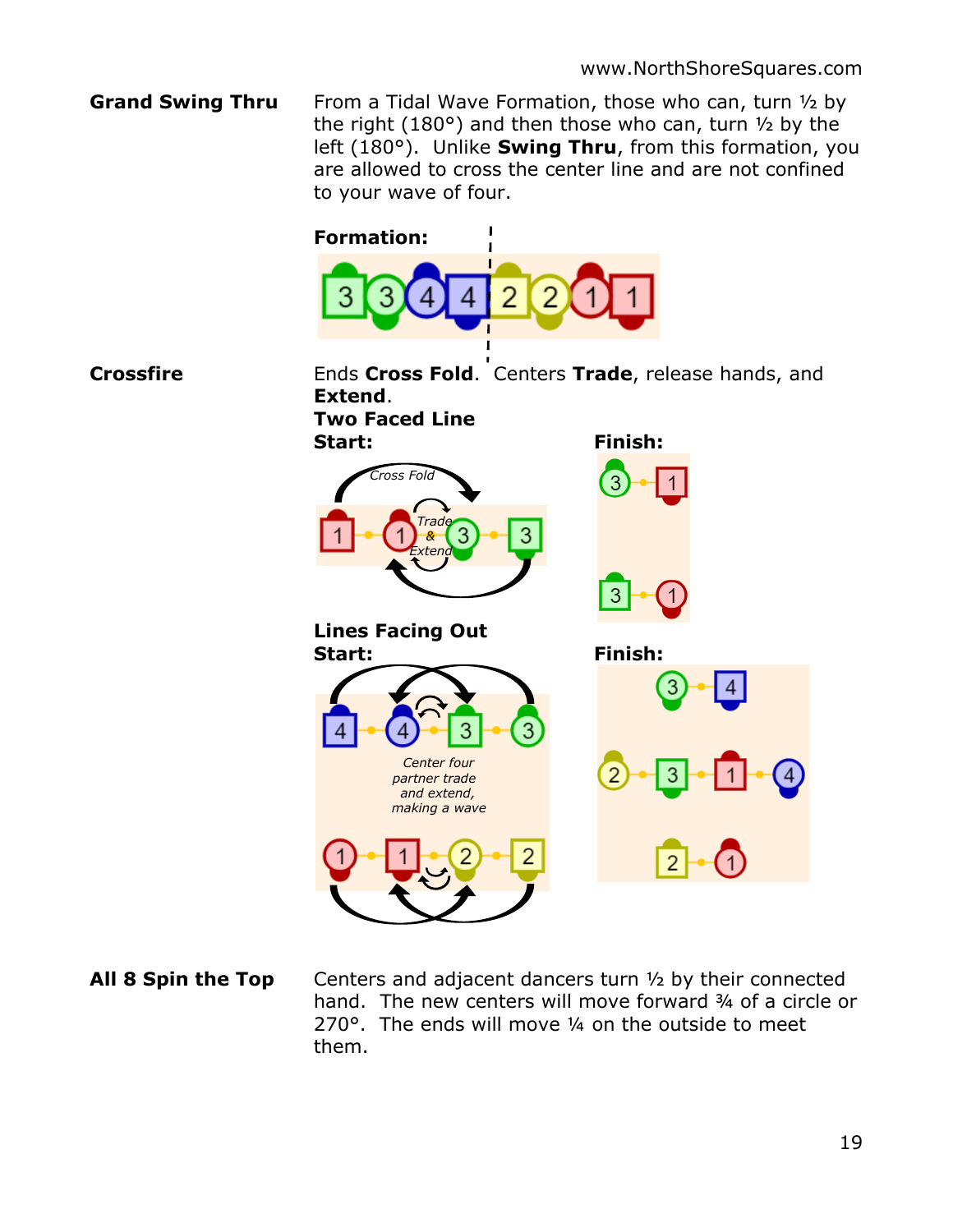**Cut the Diamond** From a Diamond Formation, you can terminate the formation by having the centers **Circulate**. The Points slide together and **Trade**. It ends in a line or wave. **Start: Finish:**





*Points slide & trade*

**Chase Right** From two couples back to back, the person on the right does a **U-Turn Back** toward his right shoulder. Then, everyone does two **Split Circulates**. The person on the left essentially "chases" or follows the person on the right. If the person on the left is to be the leader, the caller will indicate that with **Left Chase**.



**Dixie Grand** From a Double Pass Thru Formation, those who can, start with a right pull by. Then everyone joins in to do a left pull by and a right pull by. As the movement progresses, the formation changes to a circle. Typically, this 3 hand **Wrong Way Grand**, will be followed by an **Allemande Left** to get you back in the correct direction for a **Right and Left Grand.**